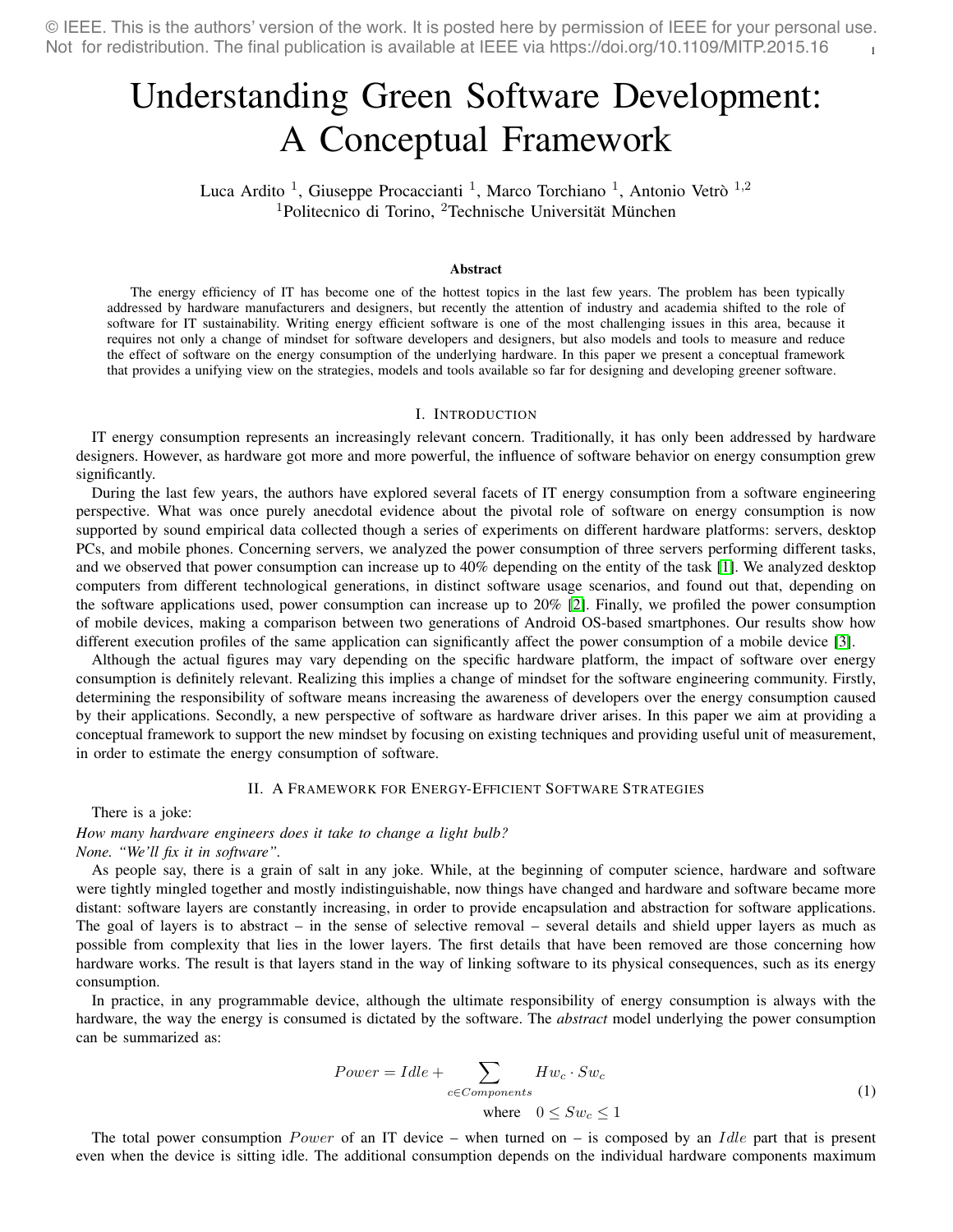consumption  $Hw_c$  which is modulated by how much work the software demands them to do,  $Sw_c$ . Depending on the software requests the hardware component may run at full throttle or remain idle.

This theoretical software power model supports higher – software level – strategies for increasing software energy efficiency. As a matter of fact, it gives developers a way to elaborate a strategy by analysing the causes of energy consumption and also to validate the efficacy of the formulated strategies by measuring their impact and effect. According to such perspective on power consumption, the two main strategies to achieve efficient green software can be organized in the framework presented in Figure [1.](#page-1-0)

<span id="page-1-0"></span>

Fig. 1: Framework for Energy-Efficient Software Strategies

At the top of the figure are those stakeholders who are interested to or affected by sustainability issues (a list of them is provided by Penzenstadler et al.[\[4\]](#page-5-3)): they trigger the need for developing energy-efficient software. This serves as an input to the Strategy level, where operational decisions for *greening* the software are taken. The proposed framework includes two main strategies: refactoring and self-adaptation.

The refactoring strategy is shown on the left side and described in detail in Section [IV-A.](#page-3-0) It is focused on minimizing software instructions and code patterns that may cause higher energy usage. The self-adaptation strategy, shown on the right side of the figure, has the main goal of creating an energy-aware application that is able to choose among different configurations, with respect to different scenarios and contexts, that we call "energy profiles" (see Section [IV-B\)](#page-3-1). The two strategies are not meant to be mutually exclusive: they can be applied together in the same development process. In addition, other technological, human or process strategies can be plugged in whenever their impact is measurable and linkable to a software application and its power consumption, through modelling and profiling. Both strategies should be applied iteratively, by verifying the energy efficiency improvements, through power profiling tools, and consequently adapted. They should also be applied carefully, keeping in mind the software mission and its main functionalities, the required quality of service, and the interests of the stakeholders. For example, applying self-adaptation to reduce the network usage might improve energy efficiency, but it might also violate service level agreements on response time or availability.

The bottom part of the figure shows the "Response" level, meant to identify opportunities for energy optimization and/or to assess the energy savings gained by applying our strategies. Resource usage information, such as memory accesses, device usage, CPU mode and such, is collected from the hardware. This information is used as input for software profiling tools,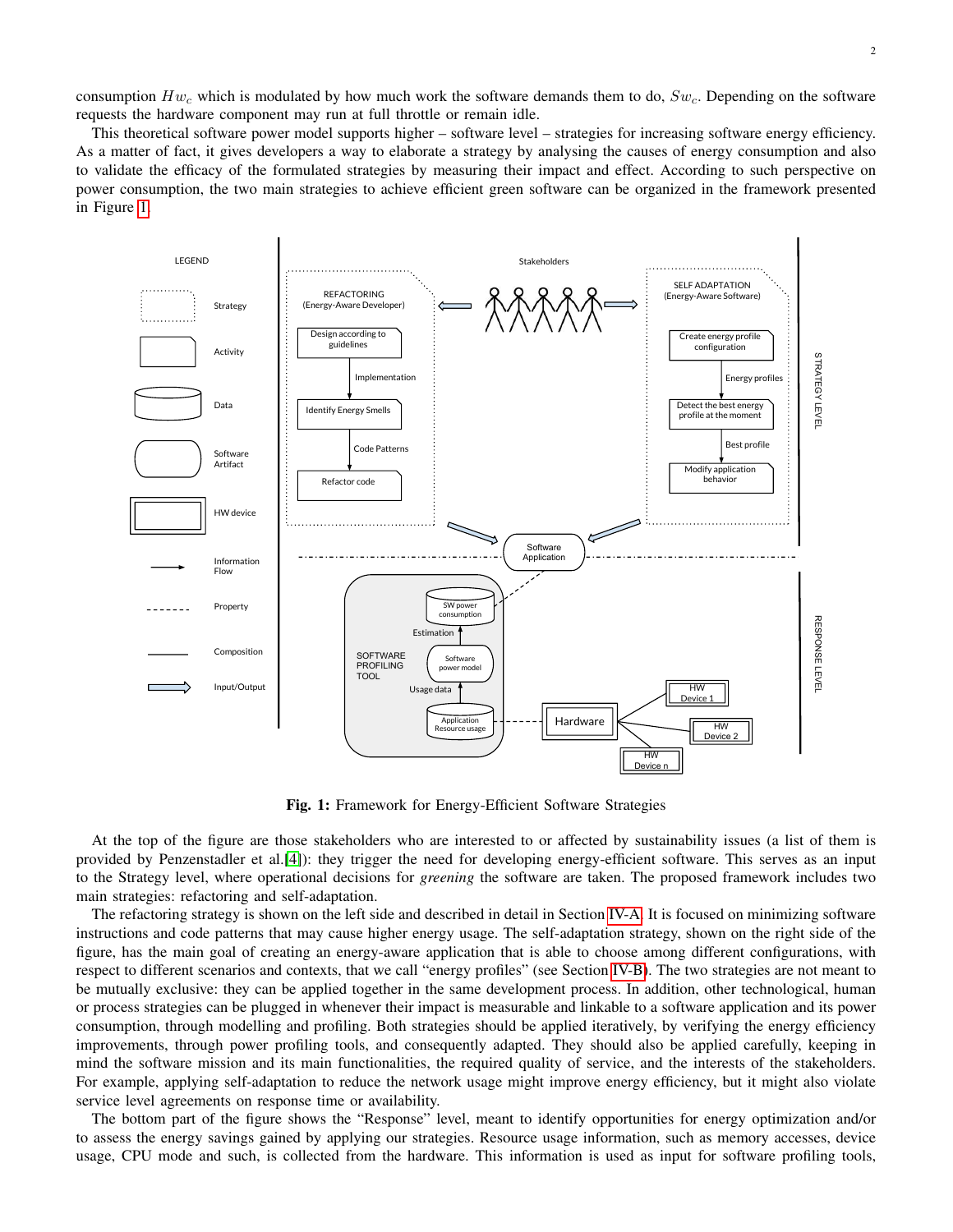that analyze software applications during execution and provide on-line power consumption estimation values with different granularity. Software power models represent a crucial component of our framework, because they enable the formulation and validation of the strategies. The software power consumption models are described in more detail in the following section, along with their implementation inside software energy profiling tools such as *Joulemeter*[\[5\]](#page-5-4), *ARO*[\[6\]](#page-5-5), *Power TOP*[\[7\]](#page-5-6), and *PowerTutor*[\[8\]](#page-5-7).

#### III. SOFTWARE POWER CONSUMPTION MODELS

<span id="page-2-1"></span>To date, many research efforts have been devoted to predict how much energy a computer system will consume when running a specific application or performing a specific task. The modeling approaches can be "*white-box*" i.e. code-level or instruction-level metrics, and "*black-box*" i.e. runtime metrics, such as usage ratios of system resources (CPU, RAM, etc.). Of course, timing is an important factor: white-box models can be used to provide both an on-line (run-time) and off-line (compile-time) estimation of the software impact, while black-box can only perform on-line because they rely on resource usage data. However, real-time estimation is hard to achieve with both of the approaches. Due to the different time scale between hardware and software events, a certain amount of latency between the actual value and the prediction has to be taken into account.

From our experience, the effectiveness of the chosen predictors varies greatly with respect to the hardware system considered. In embedded systems, for example, we have observed that code-level constructs may have an observable impact over power consumption only in some cases [\[9\]](#page-5-8). However, as the system architecture becomes more complex, these models appear to be too fine-grained to describe the effect of software over power consumption. In these cases, a resource-usage based model might be more meaningful: initial work [\[2\]](#page-5-1) has successfully proven the correlation between indicators of hardware resources and the power consumption of a desktop computer system. As a matter of fact, most of the software power profiling tools commercially available are based upon these types of models.

Choosing the appropriate resources (or, more precisely, resource usage metrics) as predictors is the key to build an accurate resource-based power consumption model. Typically, CPU is the most important component to monitor: this is why, especially on more advanced mobile systems such as smartphones, most tools focus on the CPU usage as a predictor for software power consumption. However, our experiments have proven that other metrics, such as memory usage and, more importantly, I/O operations, have a significant correlation with power consumption.

<span id="page-2-0"></span>Moreover, in some usage scenarios, software applications may require the activation of high power-consuming peripherals (e.g. GPS modules, 3G and WiFi antennas) that significantly modify the consumption profile of the device. In Figure [2](#page-2-0) we can see an example showing typical power consumption of a mobile device in different usage scenarios [\[10\]](#page-5-9) .



Fig. 2: Power Consumption of a Mobile Device in Different Usage Scenarios (data from [\[10\]](#page-5-9))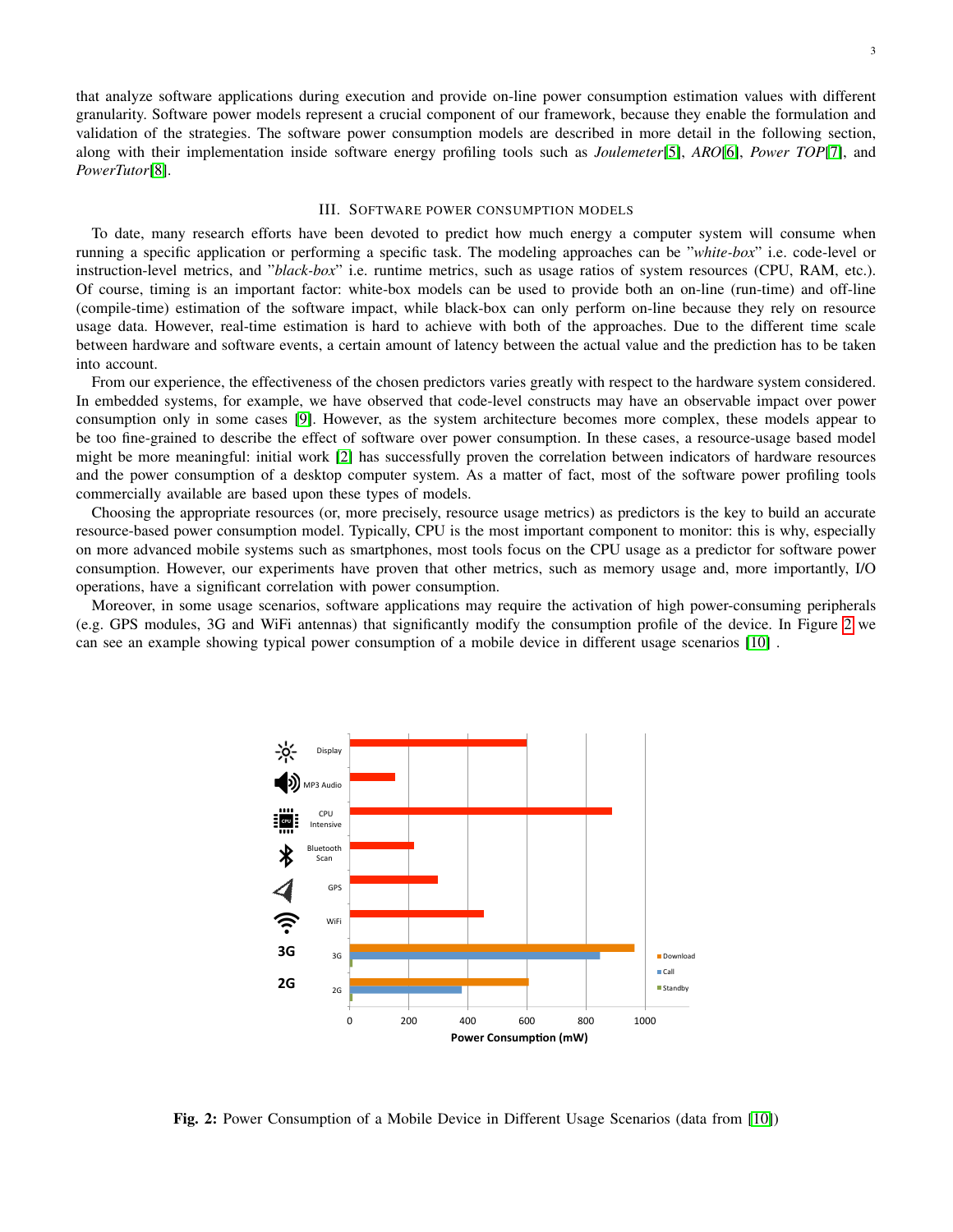This suggests two considerations: 1) these resources cannot be ignored by models and must be explicitly measured, 2) software developers need to be aware that decreasing the computational complexity of software applications is not enough to develop an energy-efficient application, but they need to adopt an holistic approach.

#### IV. DEVELOPING GREEN SOFTWARE

# <span id="page-3-0"></span>*A. Refactoring: adopt code level guidelines to improve energy efficiency*

Predictive models embed the knowledge about both the resources (e.g., CPU) that consume power and the activities (e.g., disk transfers) that drive their consumption. As a consequence, the next step, from a developer perspective, is to identify those code patterns that imply high usage of those resources and activities. Taking inspiration from the well-known book of Fowler and Beck [\[11\]](#page-5-10) we call them *Energy Code Smells* [\[9\]](#page-5-8), i.e. implementation choices (at code, design or architectural level) that make the software execution less energy efficient.

Combining our experience together with the evidence provided by similar works ([\[12\]](#page-5-11), [\[13\]](#page-5-12), [\[14\]](#page-5-13) and [\[15\]](#page-5-14)), we derive a few lessons learned, which represent a set of code-level guidelines for developers aiming at greening their applications.

## Clean up useless code and data.

As software evolves, many parts may become obsolete. Writing to never-read variables and other useless routines (e.g., repeated conditionals) may consume power purposelessly. Cleaning up these instructions might improve energy efficiency, as well as maintainability. Many static analysis tools are able to detect useless code.

# Look for Immortals.

The lifecycle of software processes and threads must be carefully managed. The Immortality Energy Smells describes situations where a software service restarts after explicitly being killed by the user, continuing to drain energy. Sometimes, software immortals are created on purpose: in this cases, death and rebirth phases of the processes/threads should be as graceful as possible, in order to reduce the resource usage overhead and the consequent energy waste.

Monitor the appropriate resources. The physical responsible of energy usage is hardware. That being said, in modern computer systems there are many different hardware devices, with different power requirements. Understand first which hardware needs more energy (e.g., GPS transmitter, wireless antennas, sensors), then which software routines make use of it.

## Scenario driven refactoring.

The software execution depends not only on its internal structure and host environment (e.g., operating system), but also on the input it receives. Thus, an energy refactoring operation may show its results only in specific situations. Focusing on common usage scenarios makes the improvements more perceivable by the end users and saves eventually more energy.

# Focus on higher-level structures and complex routines

Like in performance optimization problems, improvements obtained at lower level might be hidden from higher level inefficiencies. This is especially true when there are many software layers or when software runs in a complex environment (e.g., virtualization, distributed systems). Start refactoring from higher level constructs: their impact on CPU and memory (and consequently, energy) is significantly higher compared to basic data types.

Do not trust loops. Loop constructs are powerful, but their contents must be carefully monitored. Loop smells happen when an application repeats the same activity on a loop, without achieving the intended results and uselessly consuming energy (e.g., polling an unreachable server). Detecting and refactoring such loops can save lot of energy, especially on battery powered devices.

# Reduce amount of data transferred.

In distributed and high-performance systems, or in battery powered devices using power-consuming radio transmission, data transfer might be a significant source of power drain. Data exchanged between software applications and/or databases (local or remote) can be optimized using data compression or data aggregation techniques. The energy impact of this optimization might be crucial, in data-intensive and Big Data applications.

The refactoring strategy mostly operates at code level, hence code-related metrics can be used to guide the application of the strategy. An example metric is Communication Energy Cost [\[16\]](#page-5-15), that estimates the energy consumption induced by data transfers for each software component.

## <span id="page-3-1"></span>*B. Self-adaptation: Green software by design*

While guidelines are useful for developers who aim at *greening* their existing applications, self-adaptation techniques are a good solution when you can draw your software's architecture from scratch. The key idea is to provide different configurations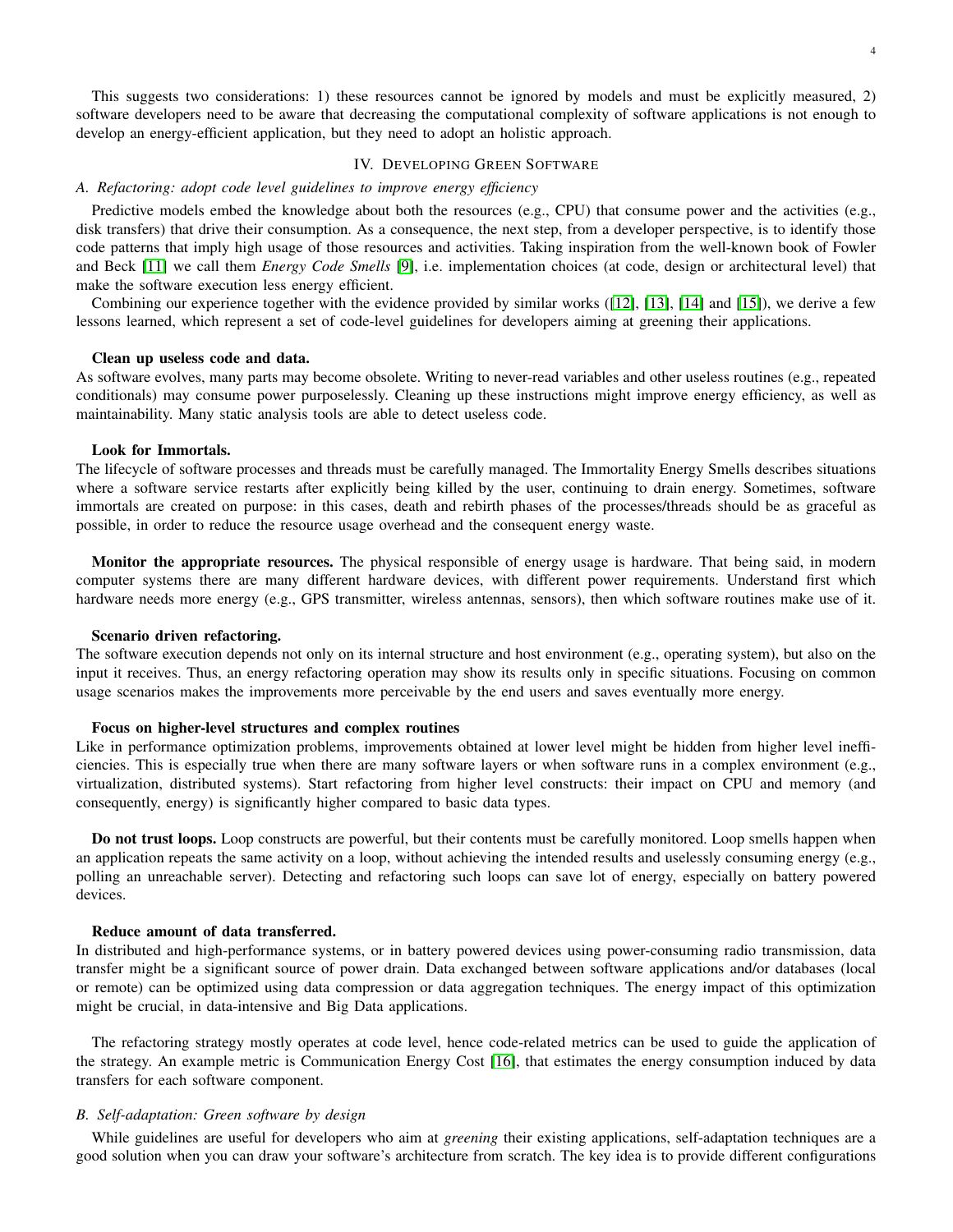<span id="page-4-0"></span>

|                        | Profile 1      |                   |                        | Profile 2      |                   |
|------------------------|----------------|-------------------|------------------------|----------------|-------------------|
| Software Sensor        | State (ON/OFF) | Refresh After (s) | Software Sensor        | State (ON/OFF) | Refresh After (s) |
| PhoneSensor            | OΝ             | 3600              | PhoneSensor            | OΝ             | 600               |
| LocationSensor         | <b>OFF</b>     |                   | LocationSensor         | $ON + GPS ON$  | 600               |
| WiFiSensor             | <b>OFF</b>     |                   | WiFiSensor             | OΝ             | 600               |
| <b>BluetoothSensor</b> | <b>OFF</b>     |                   | <b>BluetoothSensor</b> | OΝ             | 600               |
| DeviceInfoSensor       | OΝ             | 3600              | DeviceInfoSensor       | ON             | 3600              |
| DeviceStatusSensor     | OΝ             | 3600              | DeviceStatusSensor     | 0N             | 600               |
| <b>DeviceSettings</b>  | ON             | 3600              | DeviceSettings         | OΝ             | 600               |
| TerminalActivity       | <b>OFF</b>     |                   | TerminalActivity       | OΝ             | 600               |
| DataSensor             | ОN             | 3600              | DataSensor             | OΝ             | 3600              |

TABLE I: Example of Configuration file for Self-Adapting Applications

of the same application that can be activated at different times in order to find the best trade-off between features provided and energy consumed. The main issue that arises in this approach is due to the need of getting instant power consumption data from devices; the hard part is getting the data with a limited overhead and without resorting to external equipment.

We can consider a device as composed of three layers: Hardware, Operating System, and Application.

Considering a single device, the data consumption flow should reach the upper layers (operating system and application) from the hardware layer in order to be read without introducing too much overhead. In this way the upper layers can be aware of the resource usage, and of their instant power consumption. Currently this data is typically computed by isolating the use of a given resource by a process, and multiplying it by the theoretical consumption value of that resource in that situation (see Section [III\)](#page-2-1). This method introduces an error due to the theoretical value and an overhead due to the computation. The use of built-in power meters installed in the hardware layer would help to send energy consumption data in real time to the upper levels with the advantage of getting the consumption data by simply reading a value.

Based on this architecture, the operating system:

- Receives consumption data in real time,
- Processes all the data received,
- Interacts with the application layer.

The application layer needs a suitable interface to exchange energy information with the operating system layer. Actions needed to implement self-adaptation depend on the context in which the application will be used. It is important to create usage scenarios in order to measure the "energy cost" of a single functionality provided by the application. Based on the functionality energy cost, it is then possible to create different Energy Profiles, which will contain the full set or a subset of functionalities. This approach follows the "scenario driven refactoring" guideline and it uses the energy consumption data provided by the OS layer. After that it is possible to work on the single functionality by deciding whether to include it or not in an "Energy Profile", or to change some parameters in order to save energy. In [\[3\]](#page-5-2) we present a mobile application, which reconfigures itself based on the remaining battery level. We implemented self-adaptation working on the application functionalities, enabling or disabling modules and tuning some parameters, which changed the data granularity collected from the device and then sent to the server. Table [I](#page-4-0) shows an example of different configurations of the same mobile application.

Results show improvements up to 30% compared to an equivalent, non reconfiguring application. Improvements depend on the scenario and on the level of trade-offs that developers are willing to reach.

Compared to the refactoring strategy, self-adaptation introduces a relevant set of changes to the software system. While refactoring operates at code level, self-adaptation is more of an architectural concern. Raibulet et al. [\[17\]](#page-5-16) proposed a set of architectural metrics to evaluate the adaptivity of a software system. Although those metrics are not specific for energy-driven self adaptation, they can be adopted as a reference for developers that want to introduce self-adaptive mechanisms in their application. For example, the *MaAC (Minimum architectural Adaptive Cost)* expresses the fixed cost of adaptivity at architecture level.

#### V. CONCLUSIONS

There is significant evidence that a growing share of green IT will be addressed by green software engineering.

From a management perspective, making software greener is a challenging task that involves complex tradeoffs among stakeholders.

From a technical perspective, several tools and good practices are available, although they are not yet well integrated in an organic framework able to provide the software developers and designers a unifying view.

We presented a conceptual framework that provides an high-level view over the possible operational strategies for developing greener software, by leveraging the information provided by power consumption models and power profiling tools. We identified and explained two such strategies, i.e. refactoring and self adaptation, although other strategies, at technological or process level, can be plugged in the framework, provided that they have a measurable impact on power consumption.